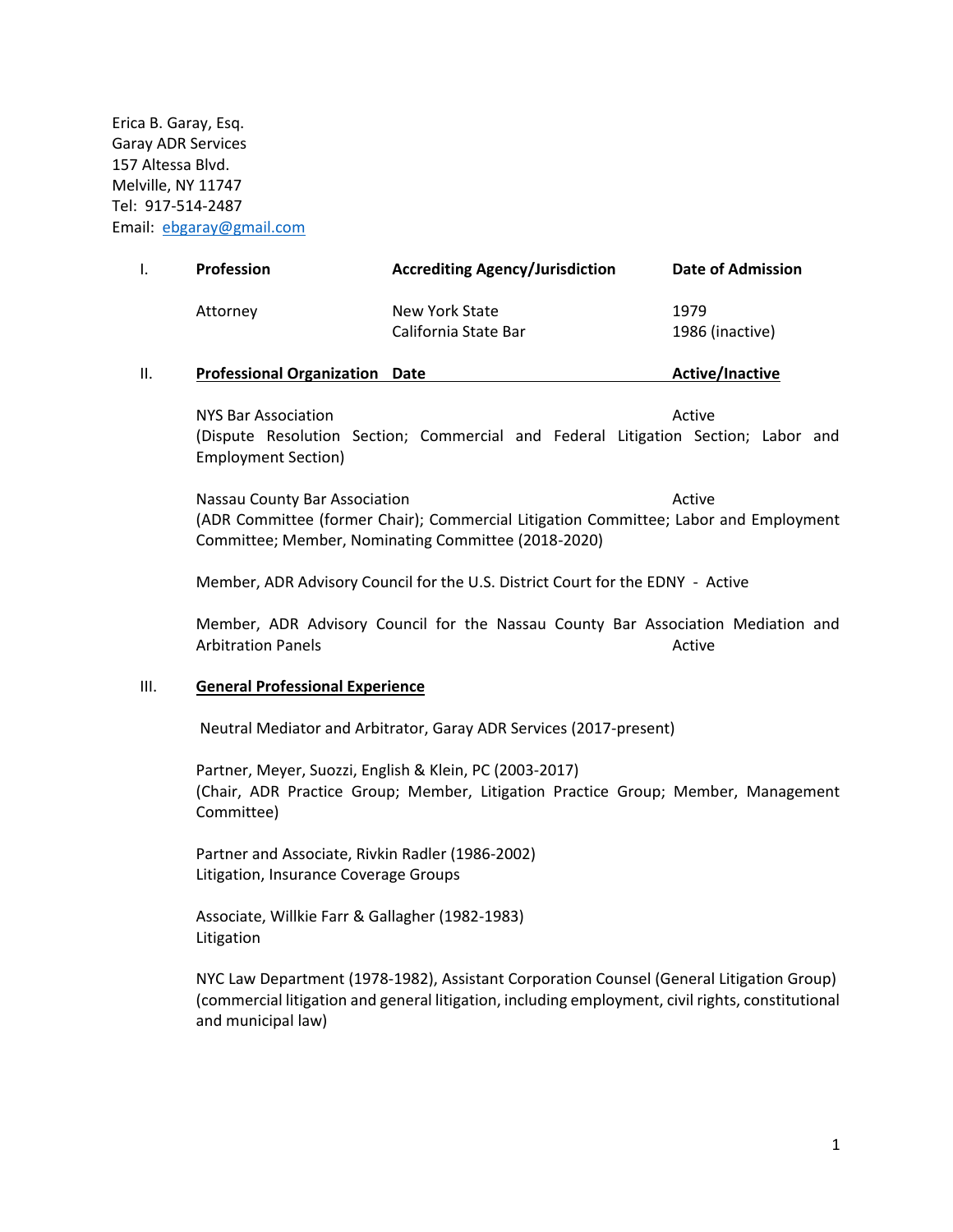# IV. **General Practice Experience**

As a mediator, I have mediated over 250 cases in private practice, including on court rosters and the American Arbitration Association. The cases include claims regarding commercial disputes, shareholder rights, restrictive covenants (noncompetition, non-solicitation, NDAs), trade secrets, breach of contract, tortious interference, breach of fiduciary duties, real estate, real estate brokerage, employment discrimination (including race, gender, ethnicity, religion, ADA, pregnancy, sex, sexual harassment, wage & hour claims) and civil rights, governance and dissolution (LLCs and Corporations), trusts and estates, valuations and buy-outs, licensing, finance/loan and insurance coverage.

As an attorney-advocate, I handled the above cases, including cases that are complex commercial cases from trial through appeal.

As an arbitrator, I have handled the above cases, as well as cases involving appraisals, severance and executive compensation, intellectual property

# V. **Mediation Training**

I have had the 40 hours of basic and advanced mediator training through the Office of Court Administration (Suffolk County) 2009-2010; American Arbitration Association training 2010- 2019); and various mediation CLE training as well. I am a frequent lecturer and author, and have participated in training.

## VI. **Pertinent Bankruptcy Training:**

I have practiced in adversary proceedings as a litigator. I would only accept cases that are adversary proceedings.

## VII. **General pertinent business and legal experience**

**Areas of Expertise:** commercial and business law, employment law; corporate law; UCC, LLC/Corporate dissolutions and governance issues; shareholder disputes and derivative claims; buy-outs and appraisals/valuation proceedings; breach of contract, severance; employment discrimination; sales, warranty and breach of contract; licensing, intellectual property; trade secrets; restrictive covenants; insurance coverage; hotel and hotel management; wage & hour (FLSA)

**General Pertinent Business or Legal Experience:** commercial and business law, employment law; corporate law; UCC, LLC/Corporate dissolutions and governance issues; shareholder disputes and derivative claims; buy-outs and appraisals/valuation proceedings; breach of contract, severance; employment discrimination; sales, warranty and breach of contract; licensing, intellectual property; trade secrets; restrictive covenants; insurance coverage (including toxic tort and environmental claims; advertising injury; E&O, D&O, EPLI); asset purchase and stock purchase agreements; general business issues. As a litigator, I served on steering committees for multi-district litigation and am admitted to several federal courts.